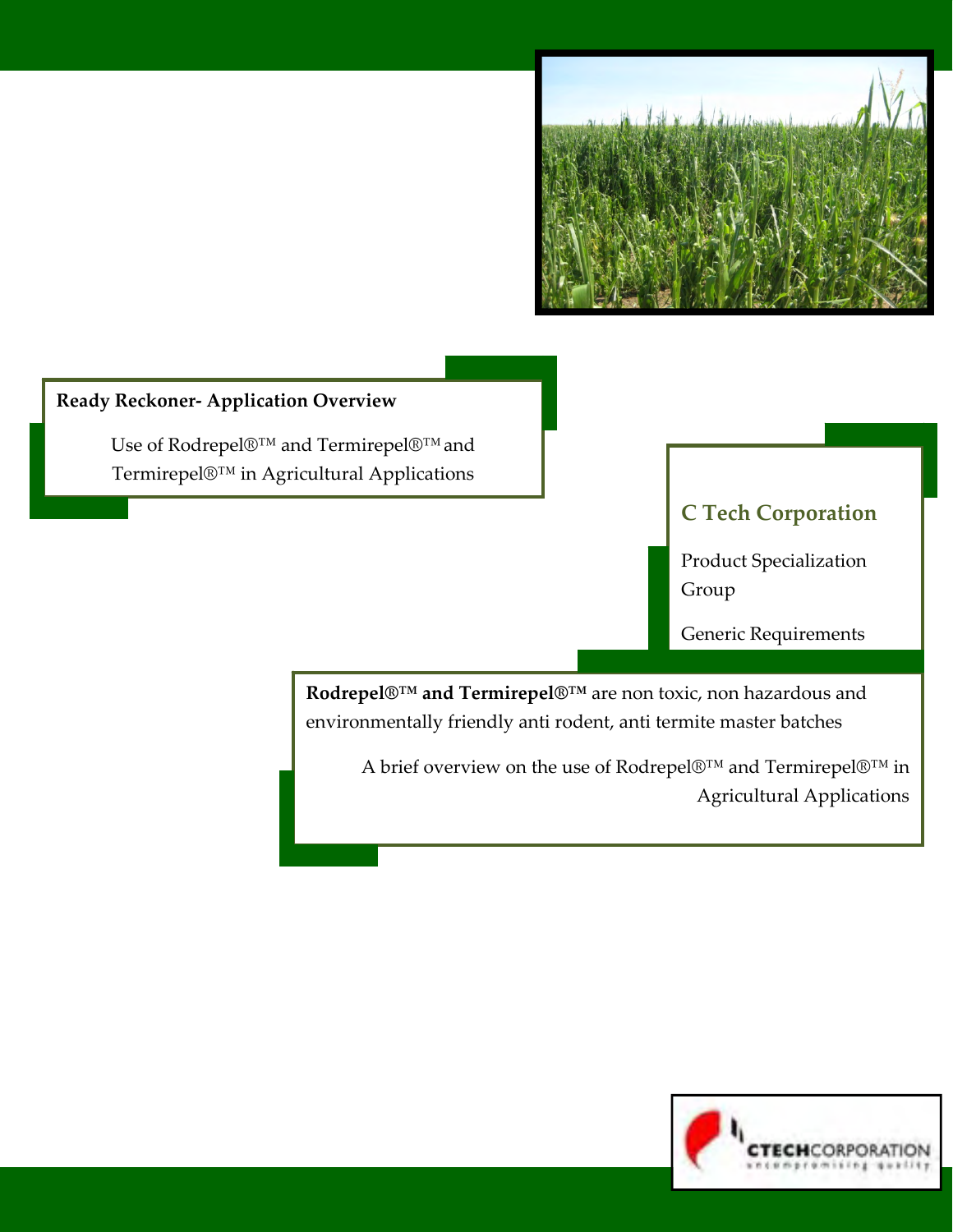#### **TECHNICAL NOTE**

# **RODREPEL®™ AND TERMIREPEL®™ FOR AGRICULTURAL APPLICATIONS**

Rodrepel $\mathbb{D}^{TM}$  and Termirepel $\mathbb{D}^{TM}$  are non- toxic, non- hazardous, environmentally safe additives specially developed for use as a master batch in the agricultural sector, polymeric applications and coating applications.

Rodrepel®™ and Termirepel®™ do not kill but keep the pests away by making use of the sensory mechanisms. They are products of Green Technology and are applicable for a variety of uses in a multitude of sectors. Unlike toxic pesticides and insecticides, Rodrepel®™ and Termirepel®™ can be safely used with food applications due to their nontoxic and non‐hazardous nature.

They are broad spectrum aversives adept at repelling rodents and a variety of species of insects including termites, caterpillars, red and black ants, aphids, leafhoppers, beetles, mites, leaf borers and many more.

Food loss and contamination due to pests is one of the biggest problems faced by the agricultural industry. There is a need to safely and sustainably address this problem in order to ensure loss of grain and crops in the agricultural sector are reduced and deterred.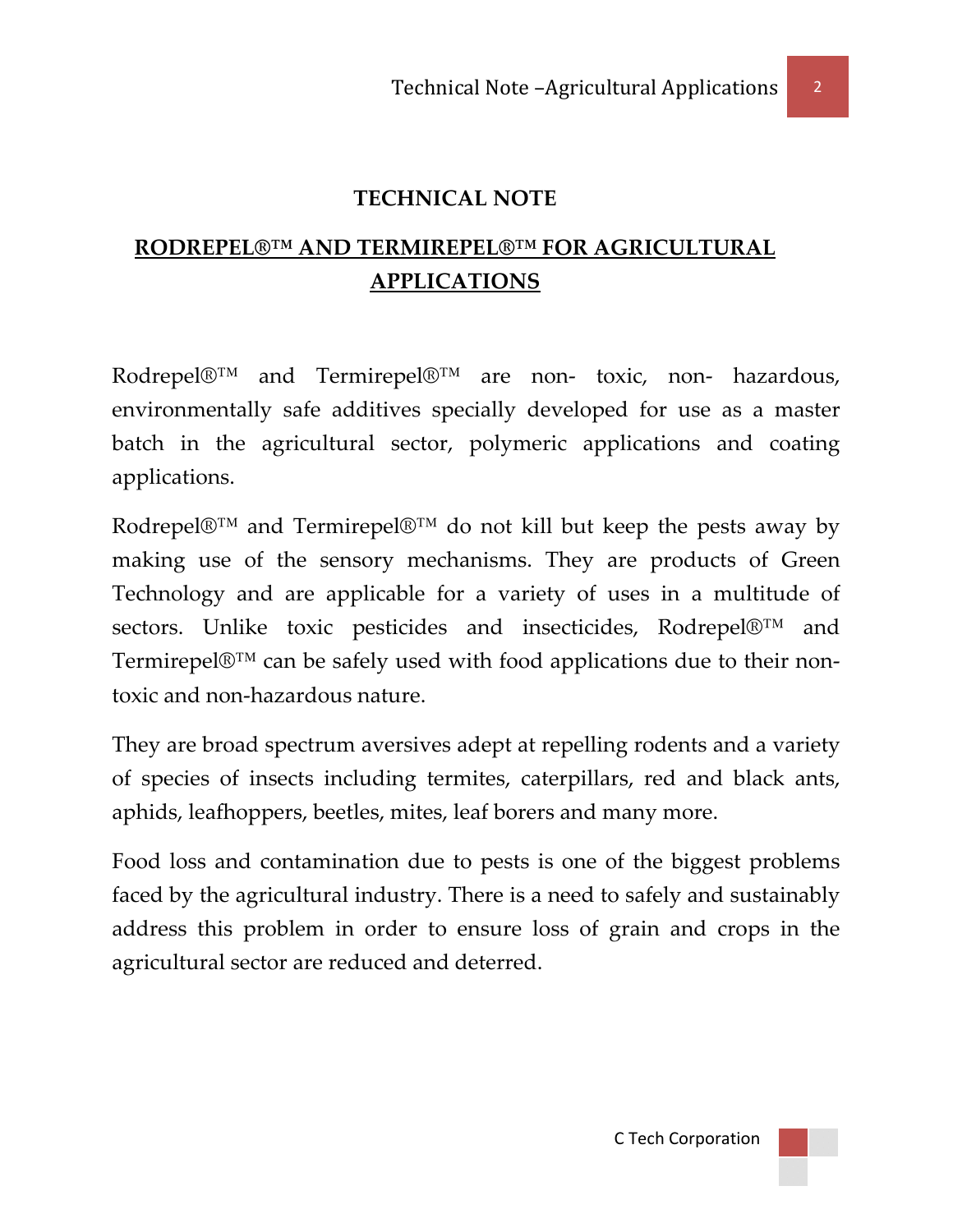### **LOS SSES DUE E TO PES ST ATTA CK IN AG GRICULT TURAL S SECTOR**



Rodents are responsible for millions of dollars of damage to field crops, stored grain and farm equipment each year. Rodents eat about 15% of their weight each day and cont taminate droppings. They are also a carrier for a host of d diseases. T They caus se around d 20% of f food loss every year. Both pre-harvest losses as well as post-harvest losses are severe. Pests much more with their

contribute to leaf rot or root rot of the crops further increase the problem.

The current toxic pesticides and insecticides used are toxic and do not

effectively solve the problem. These chemicals leach into the soil polluting it and al so contam minate th he ground d water. They a also affect beneficia al insects l like bees which earthworms which improve the fertility of soil. Termite barrier sheets containing antitermite chemicals have found limited use facilit tate po ollination and



as the insects nibble their way through. Thus the current pesticides and methods cannot be used effectively.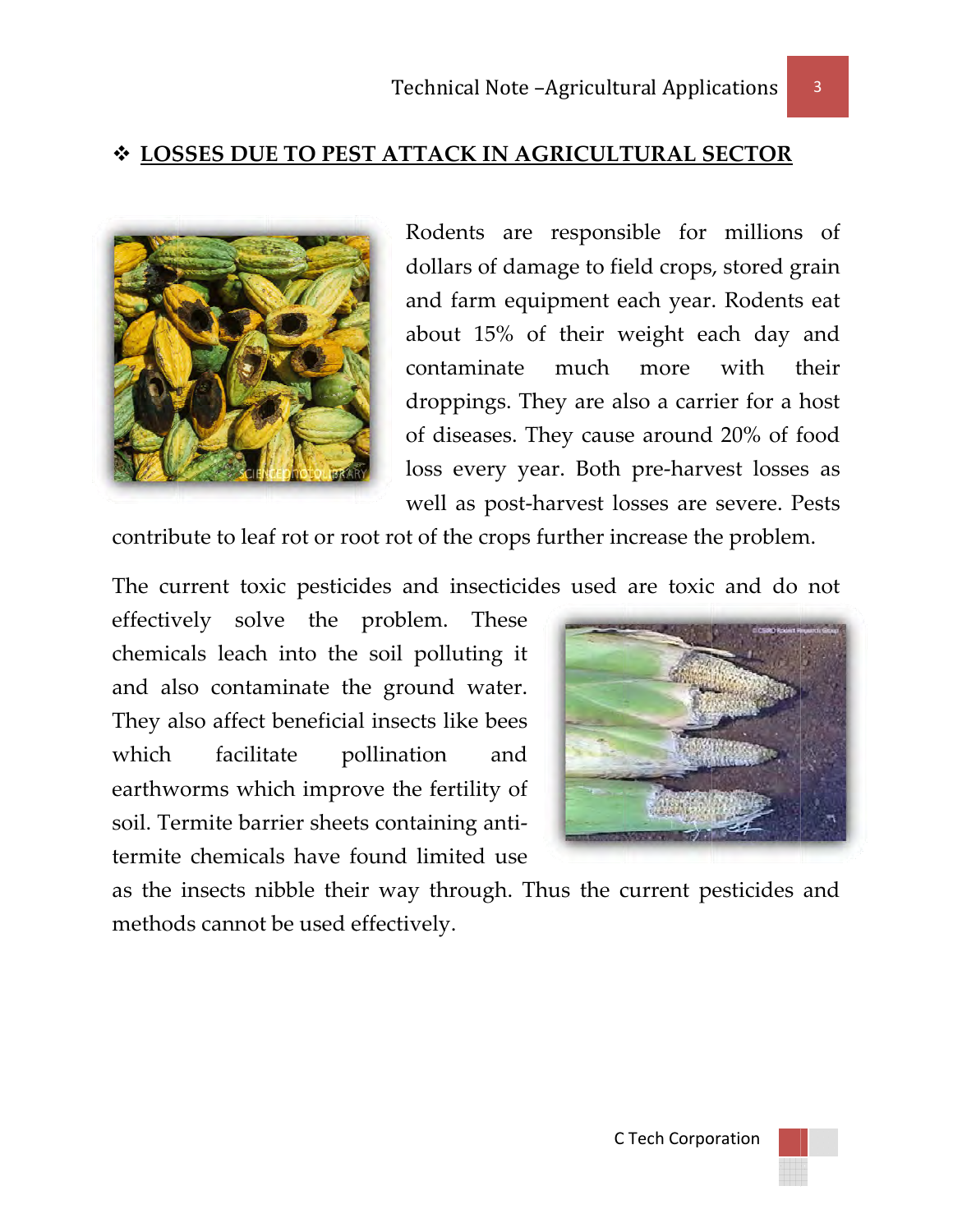### **SALIENT FEATURES**

- Non-toxic
- Non-hazardous
- Environmentally safe
- Acts as an aversive
- Large life span of 5-40 years
- Thermally stable at temperatures as high as  $1400 °C$
- Does not leach into Groundwater and soil
- Does not volatize
- No harmful fumes
- Available as a LDPE and EVA masterbatch
- Can be customized according to customer requirement
- Inert in the polymer matrix
- Does not degrade in soil
- Chemically Stable
- Hazardous polymerization not likely to occur
- Not harmful if accidently inhaled or ingested
- Safe to add in pipes used for drinking water

## **THERMAL STABILITY**

Most of the termiticides and pesticides used volatize at high temperatures releasing harmful fumes. As temperature increases, vapor hazards increase. The vapors from many pesticides increase three to four times for each 10 C increase in temperature.

Rodrepel®™ and Termirepel®™ are designed to withstand the high temperature of polymer processing. Rodrepel®™ and Termirepel®™ are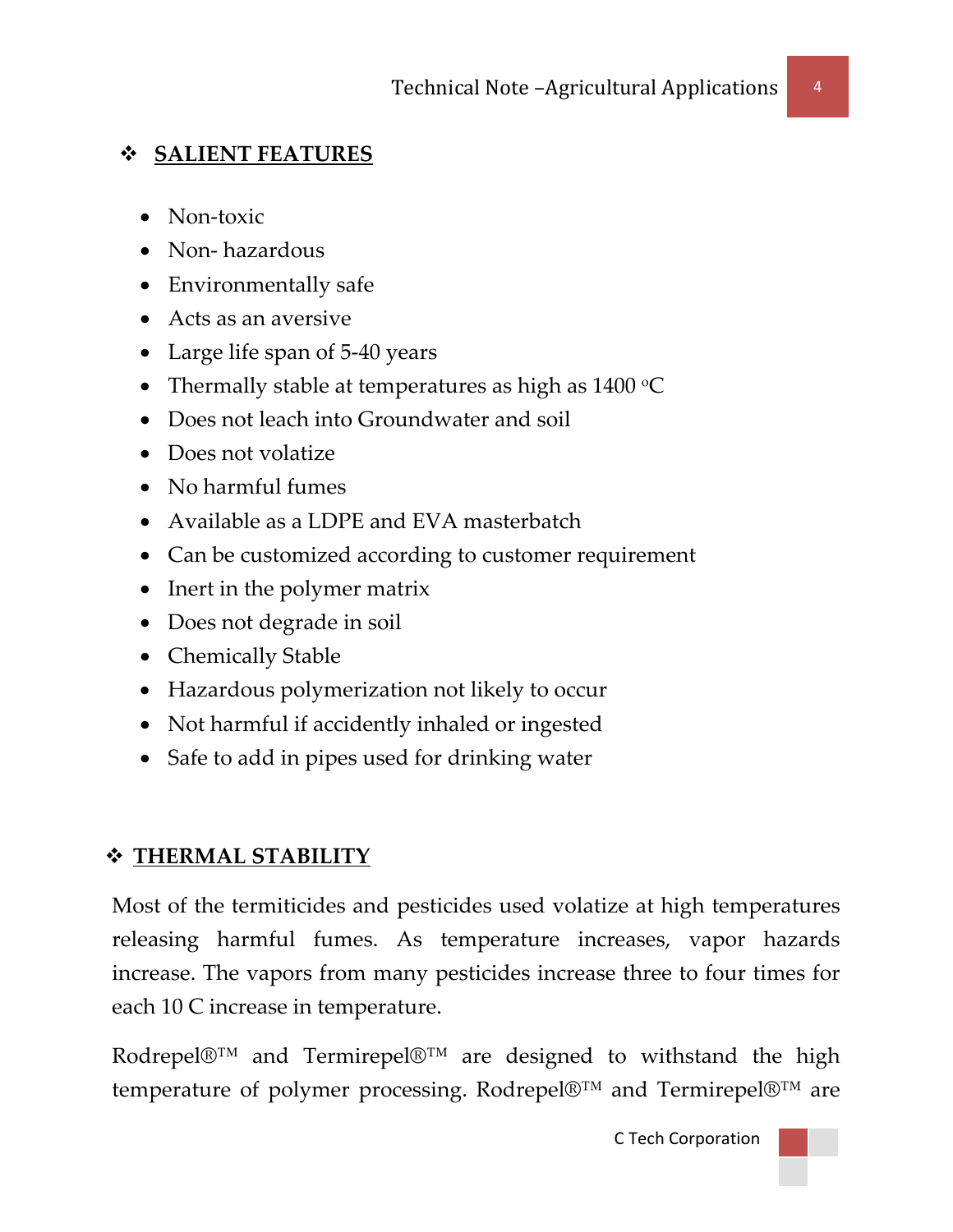stable up to 1400 C and hence are safe to use in severe temperature conditions.

Thus Rodrepel®™ and Termirepel®™ can safely be used even in high temperature applications with complete stability.



 **Given above is the thermal stability of commonly used insecticides** 

### **NON‐TOXICITY**

The Lethal Dose and Lethal Concentration are used to determine the toxicity of most chemicals. The testing is mostly done with rodents and mice. The LD50 is a method to measure the toxicity of a material. It is the amount of a chemical substance per 100 grams or per kilogram of the weight of the test animals that would cause the death of half (50%) of the test species. Lower the LD50 value, higher is the toxicity as lesser quantity of the substance is enough to cause toxic effects. Rodrepel®™ and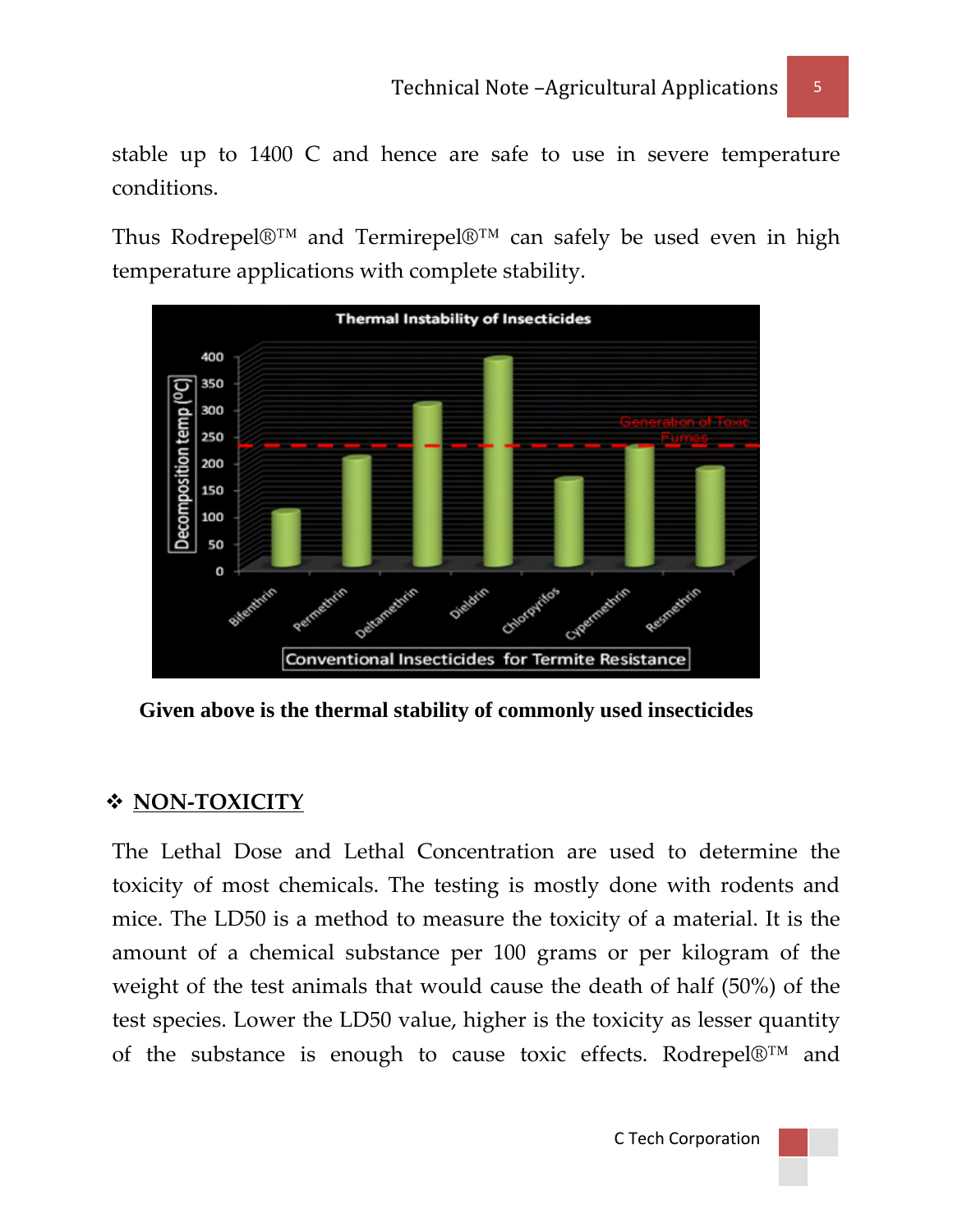Termirepel®™ have a very high LD50 value thus showing its non toxic nature.





**The non-toxicity of Rodrepel®™ and Termirepel®™ when compared with harmful rodenticides**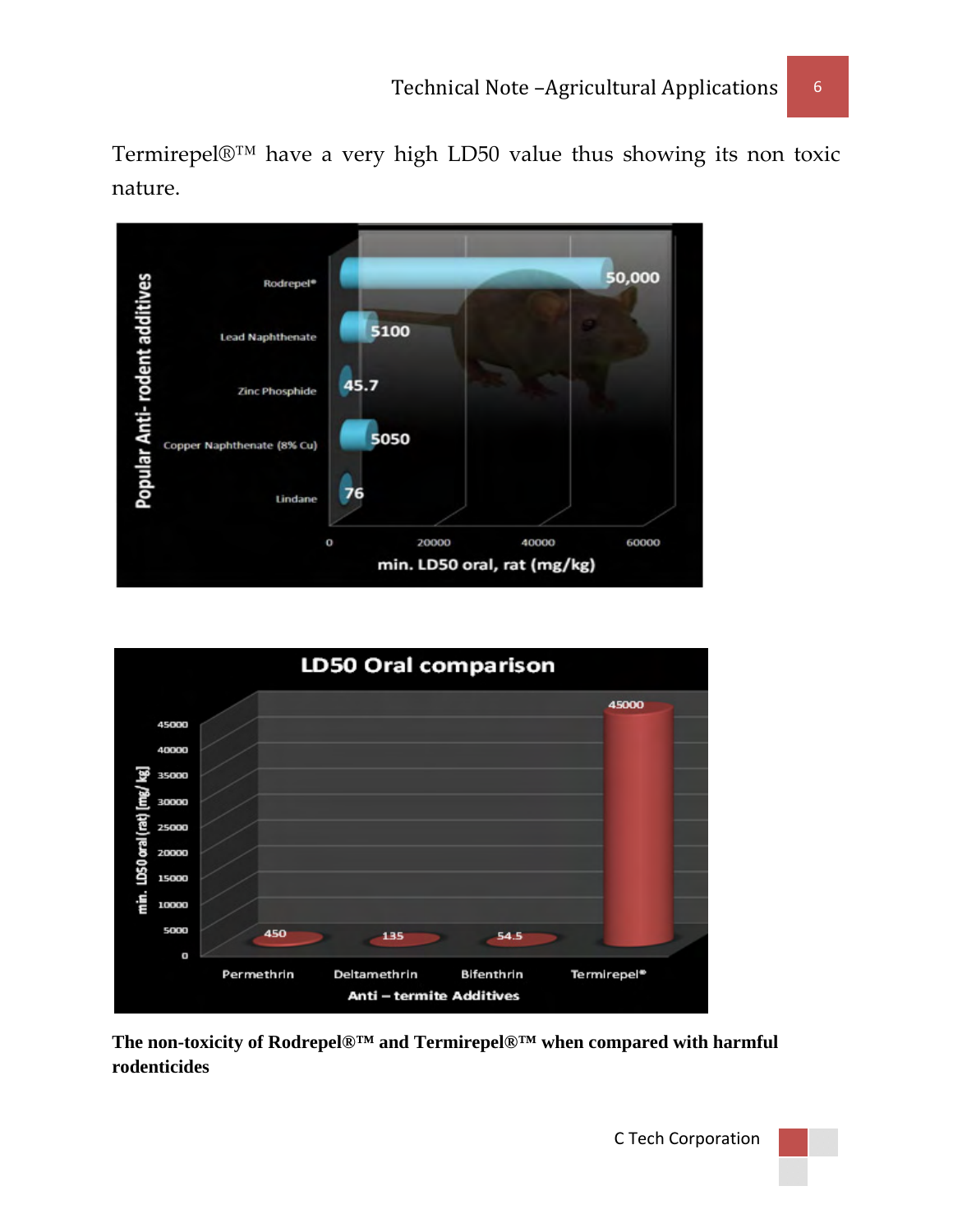# **CRITICAL PARAMETERS**

| Sr. No.        | Property               | <b>Testing/Effect</b>                              |
|----------------|------------------------|----------------------------------------------------|
| 1              | Non toxicity           | Oral LD50 tests for evaluating the                 |
|                |                        | toxicity of the masterbatch                        |
|                |                        |                                                    |
| $\overline{2}$ | Run-Off and Wind Drift | No<br>wind<br>run-off<br>drift<br>$\alpha$ r<br>as |
|                | for soil applications  | Rodrepel®™ and Termirepel®™ in                     |
|                |                        | solution does<br>not<br>seep<br>into               |
|                |                        | groundwater                                        |
|                |                        |                                                    |
| 3              | Vapor barriers and     | Not needed as the product does not                 |
|                | Waterproof membranes   | leach out                                          |
|                |                        |                                                    |
| $\overline{4}$ | Soil Parameters        | Evaluation that the treated soil for               |
|                |                        | rodent control is safe                             |
|                |                        |                                                    |
|                |                        | - The Stake method                                 |
|                |                        | - The Ground board method,                         |
|                |                        | The Modified ground<br>board                       |
|                |                        | method.                                            |
| 5              | Odour                  | No perceptible odor to humans in                   |
|                |                        | the final product                                  |
|                |                        |                                                    |
|                |                        |                                                    |

# **APPLICATIONS:**

Rodrepel®™ and Termirepel®™ can be customized for use in the following ways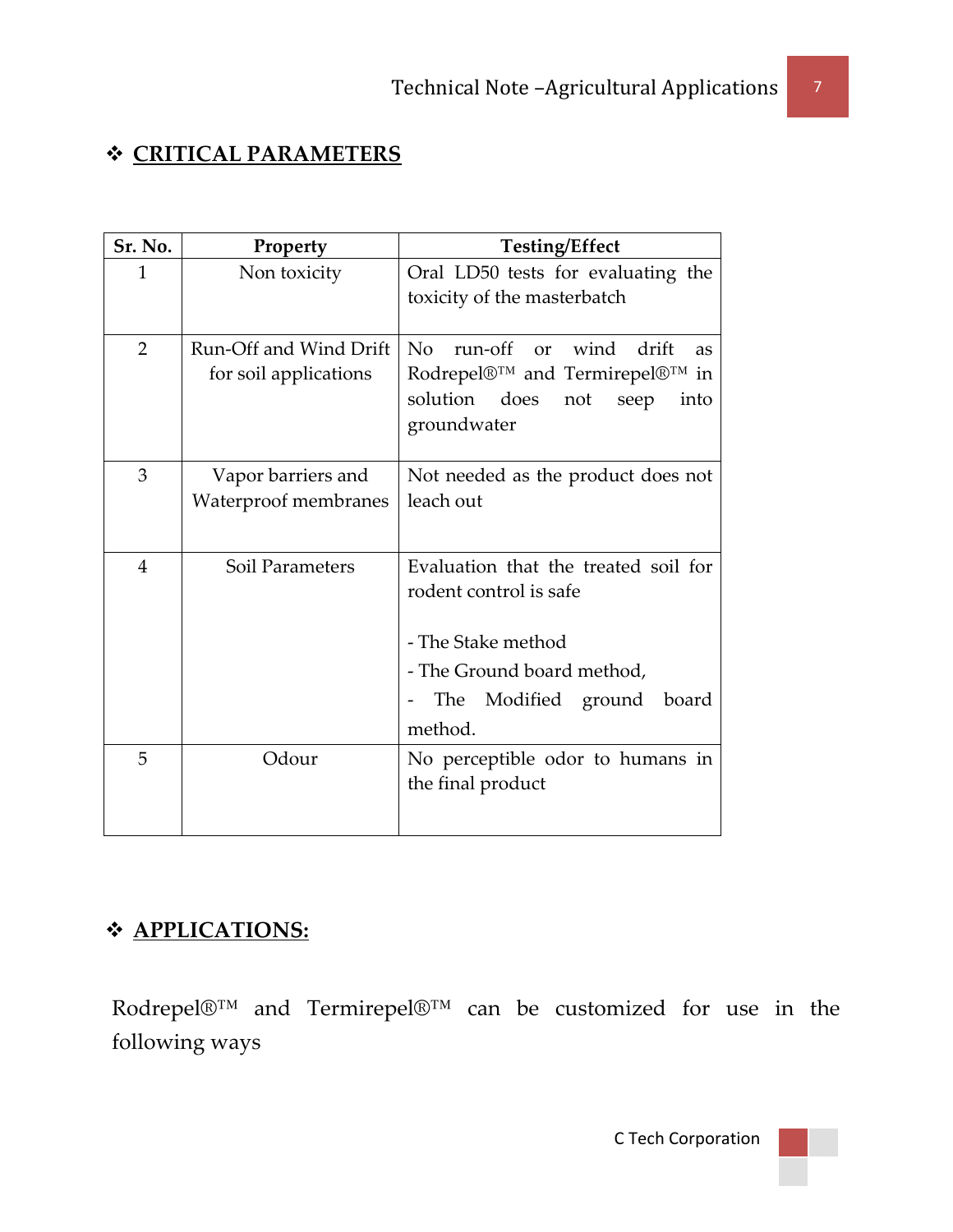## ¾ **Agricultural Tubing and Hosing**

Damage to the drip irrigation systems causes loss of water and defeats the purpose of using it. Rodrepel®™ and Termirepel®™ are added to the piping and hosing used in drip irrigation system piping and hosing to prevent rodents gnawing on them.

### ¾ **Agricultural Films**

Thin agricultural films with Rodrepel®™ and Termirepel®™ added cab be used to protect plants from insects and pests. These films have been used extensively in South East Asia to deter weevils which damage crops like Banana Plantations.

### ¾ **Mulches**

Mulches are thin films laid on the soil used to enhance cultivation. However they serve as a breeding ground for termites. Termirepel®™ added to the mulches helps to deter this problem, while not affecting the effectiveness of the mulches in any way.

### ¾ **Grain Bags**

Grain bags to which Rodrepel®™ or Termirepel®™ have been added is used to reduce storage losses caused by pests. Rodents damage the storage bags and contaminate the grain. This also leaves the food open to contamination by air and moisture. As a result the entire batch is spoiled. The Rodrepel®™ added grain bags deter the rodents from gnawing into the bags, thus protecting the grain and preventing food loss